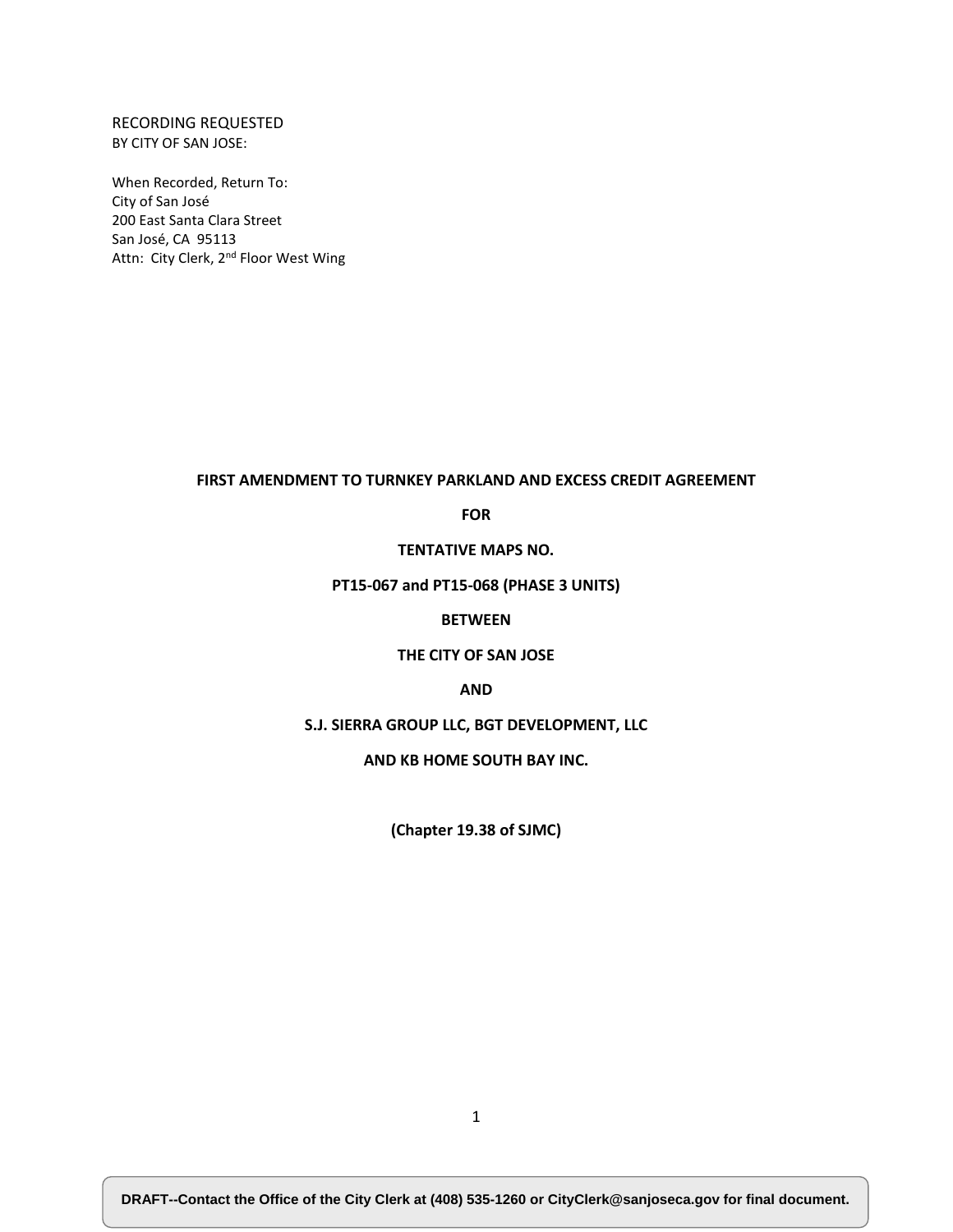This First Amendment to Turnkey Parkland and Excess Credit Agreement ("First Turnkey Amendment") is made and entered into by and between the CITY OF SAN JOSE, a municipal corporation of the State of California ("City"), and S.J. SIERRA GROUP LLC**,** a Delaware limited liability company (successor in interest to THE FLEA MARKET, INC., a California corporation and BUMB & ASSOCIATES, a California general partnership); and BGT DEVELOPMENT, LLC, a California limited liability company (collectively "Ownerl"), and KB HOME SOUTH BAY INC., a California corporation ("Owner2") as of the date of City's execution ("Effective Date"). Ownerl and Owner2 are collectively referred to in this Agreement as "Owner" or "Developer"; each of City and Owner are sometimes hereinafter referred to as a "Party" and collectively as the "Parties."

## **RECITALS**

- A. The Parties previously entered into that certain Turnkey Parkland Agreement dated January 9, 2019 (the "Agreement") regarding the development of real property located at the north side of Berryessa Road, between Union Pacific Railroad Right of the Way to the east and the Coyote Creek to the West also known generally as 1590 Berryessa Road and associated with the Flea Market Development ("Project") in the City of San Jose, California (Tract 10160).
	- B. The Agreement (which augmented the Original Parkland Agreement and the Interim Parkland Agreement, both defined in the Agreement) provided in part for the provision of up to \$5,000,000 of Park Improvements by Developer for Reunion Park and Mercado Park, to be constructed by Developer and thereafter accepted by City.
	- C. The Parties now wish to amend the Agreement as hereafter provided.

NOW, THEREFORE, in consideration of the mutual covenants set forth in this First Turnkey Amendment and for valuable consideration, receipt and sufficiency of which is hereby acknowledged, the Parties hereby agree as follows:

1. Definitions.

Defined terms in this First Turnkey Amendment shall have the same meaning as in the Agreement unless otherwise indicated.

- 2. Modified and/or Additional Provisions.
	- a. In lieu of Developer's obligations described in Sections 2.D (including Exhibit E), 2.G, 2.H, 2.I, 2.J, 2.L, 2.M, 3, 4 (including Exhibit F), 5, 6, 13 and 14 of the Agreement, Developer shall pay to City the voluntary contribution of \$5,000,000 for the construction of all Park Improvements, provided, however, that Developer shall receive a credit toward that voluntary contribution for Developer's documented Park Improvement expenses (the "Contribution Credit"). The amount of the Contribution Credit equals \$927,440.68, as provided in Exhibit A to this First Turnkey Amendment, attached hereto and incorporated herein by this reference. At the close of escrow, Developer shall pay to City \$4,072,559.32, being the \$5,000,000 voluntary contribution less the Contribution Credit. Upon City's receipt of said payment, any design modifications of, and the construction of the Park Improvements shall be the sole obligation of City and for purposes of the Agreement, Developer will be deemed to have constructed all Park Improvements and had the Park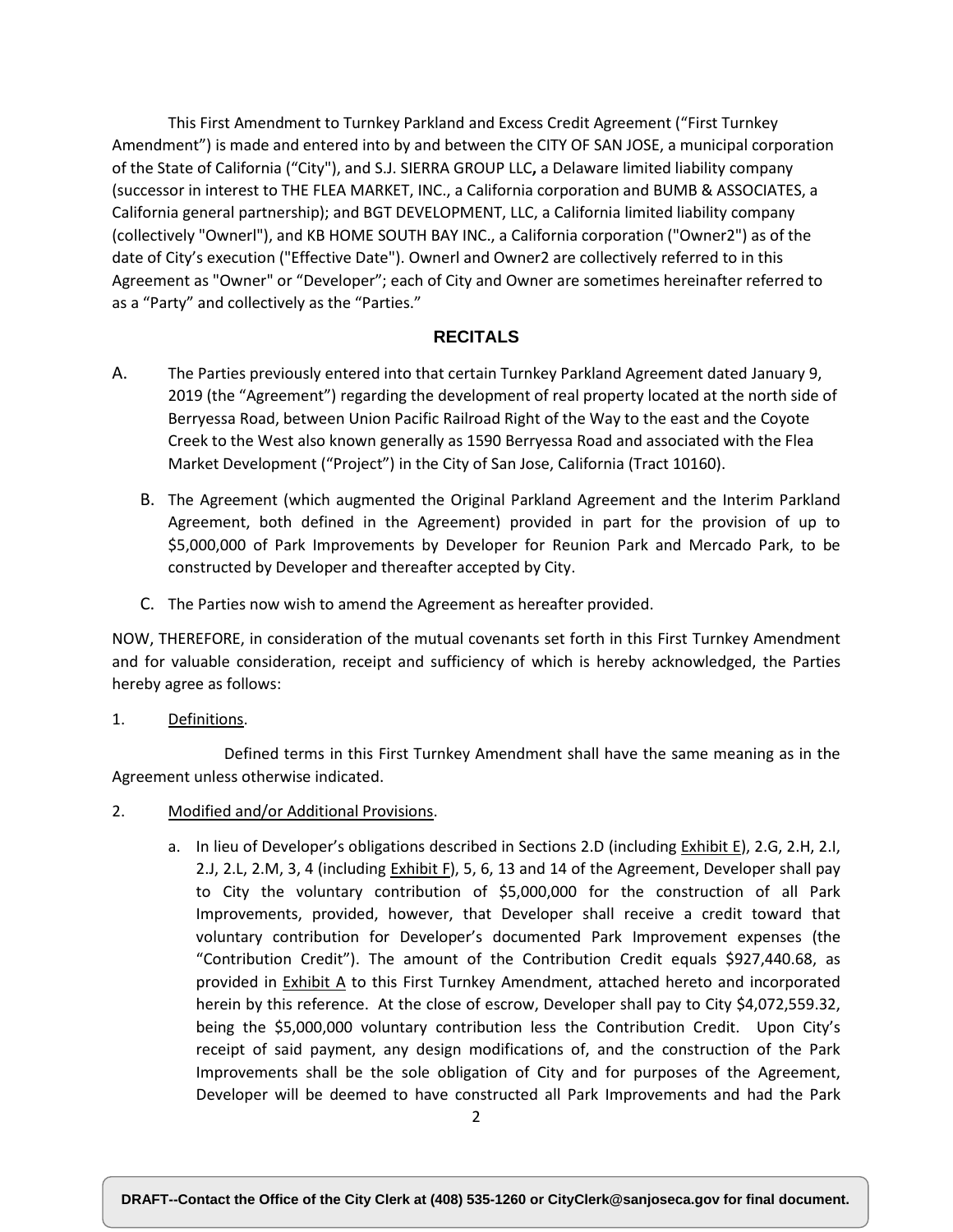Improvements accepted by City, and Developer shall receive all benefits provided in the Agreement for completion of the Park Improvements, including but not limited to accumulation of Excess Parkland Credits and New Excess Parkland Credits.

- b. Prior to Developer's payment to City pursuant to Section 2.a of this First Turnkey Amendment, Developer shall comply with Section 2 of the Original Parkland Agreement as modified by its First Amendment, including Exhibit D of the Original Parkland Agreement which provides the Park Site Requirements for Bruzzone Park, and shall comply with Section 2 of the Interim Parkland Agreement, including Exhibit D thereto which provides the Transfer of Real Property Requirements for Mercado Park.
- c. Concurrent with Developer's payment to City pursuant to Section 2.a of this First Turnkey Amendment, Developer shall convey Bruzzone Park to the City by grant deed as required by the Original Parkland Agreement as modified by its First Amendment, and shall convey Mercado Park to the City by grant deed as required by the Interim Parkland Agreement.
- d. Upon City's receipt of the payment described in Section 2.a. of this First Turnkey Amendment, the Parties shall be deemed to have waived their respective rights to terminate the Agreement pursuant to Section 2.N of the Agreement.
- e. Upon City's receipt of the payment described in Section 2.a. of this First Turnkey Amendment, City shall release Developer's securities as described in Section 4.C of the Agreement.
- 3. Inconsistency

 In the event of any inconsistency between the terms of this First Turnkey Amendment and the terms of the Agreement, the terms of this First Turnkey Amendment shall control as to the matters which are the subject of this First Turnkey Amendment.

4. Ratification.

 Except as amended by this First Turnkey Amendment, the terms and provisions of the Agreement are hereby ratified, confirmed and shall remain in full force and effect.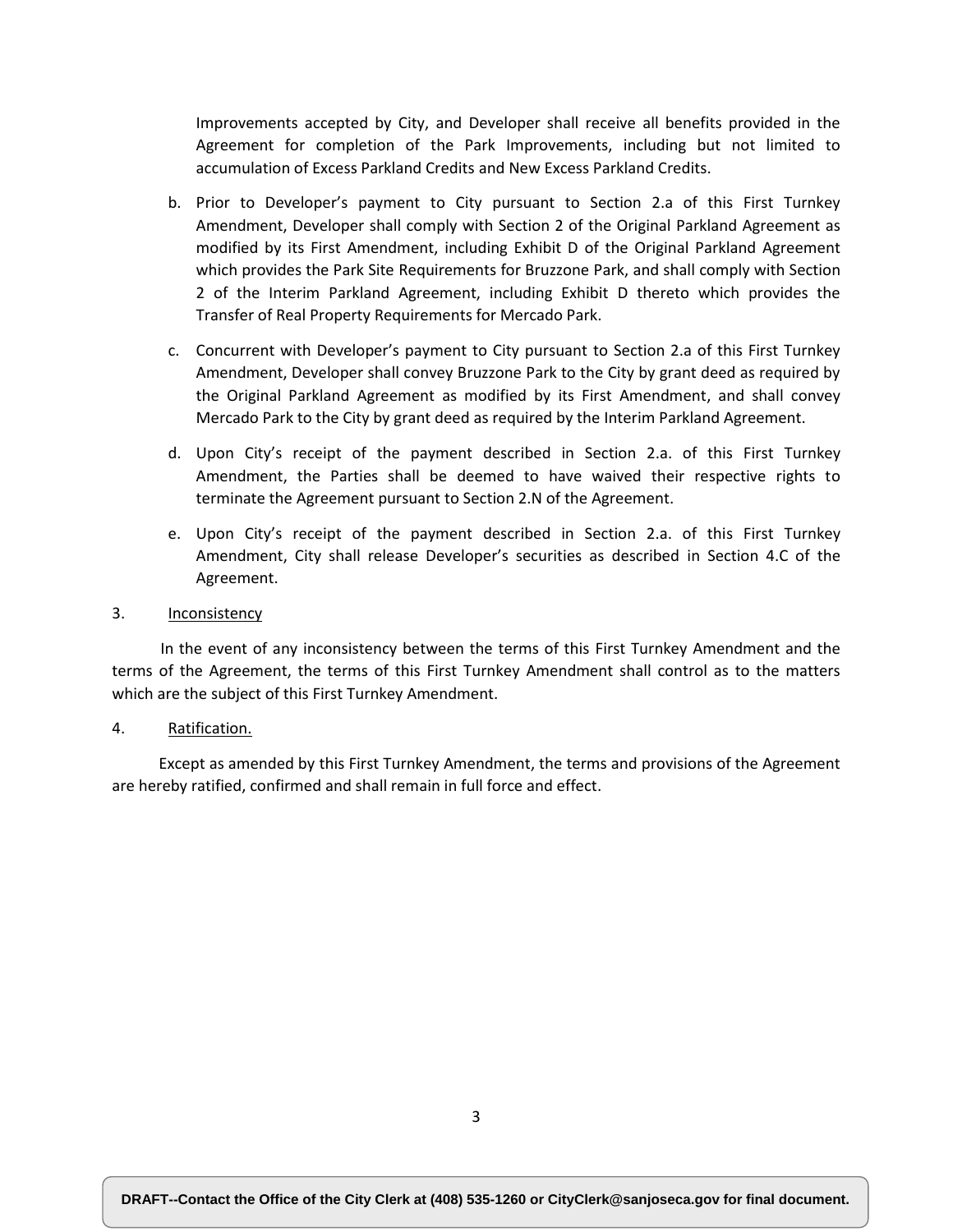IN WITNESS WHEREOF, the Parties have executed this First Turnkey Amendment as the day and year hereinafter written by City.

APPROVED AS TO FORM:

\_\_\_\_\_\_\_\_\_\_\_\_\_\_\_\_\_\_\_\_\_\_\_\_\_\_\_\_\_\_

CITY OF SAN JOSE, a municipal corporation

JON CALEGARI Deputy City Attorney MATT CANO Director of Public Works

\_\_\_\_\_\_\_\_\_\_\_\_\_\_\_\_\_\_

\_\_\_\_\_\_\_\_\_\_\_\_\_\_\_\_\_\_\_\_\_\_\_\_\_\_\_\_\_\_\_

Date

200 East Santa Clara Street San Jose, CA 95113

"OWNER1"

"OWNER1"

S.J. Sierra Group LLC**,** a Delaware limited liability company BGT DEVELOPMENT, LLC, a California limited liability company

By: T&B Management Group LLC, a Delaware limited liability company, Manager

 $By:$ 

Timothy Bumb, Manager

By: the contract of the contract of the contract of the contract of the contract of the contract of the contract of the contract of the contract of the contract of the contract of the contract of the contract of the contra

Brian Bumb, Manager

1590 Berryessa Road

San Jose, CA 95131

By: \_\_\_\_\_\_\_\_\_\_\_\_\_\_\_\_\_\_\_\_\_\_\_\_\_\_\_\_

Brian Bumb, Managing Member

1590 Berryessa Road

San Jose, CA 95131

4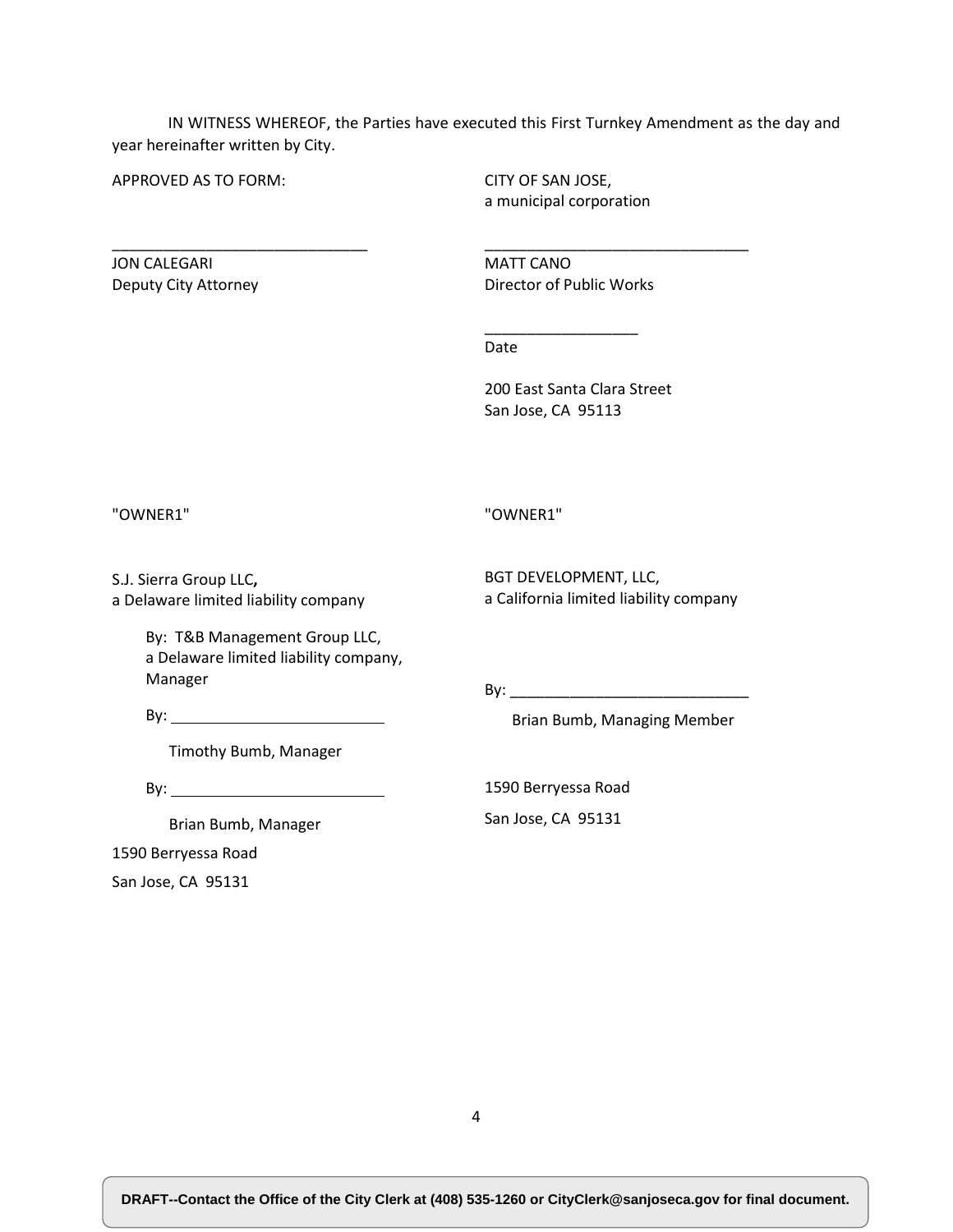"OWNER2"

KB HOME SOUTH BAY INC.

 $\mathsf{By:}$ 

Name: Jeffrey B. McMullen Title: Senior Vice President

Address: 5000 Executive Parkway, #125 San Ramon, CA 94583

\* All Developer/Owner's signatures must be accompanied by an attached notary acknowledgement.

\* Proof of authorization for Developer's/Owner's signatures is required to be submitted concurrently with this Agreement.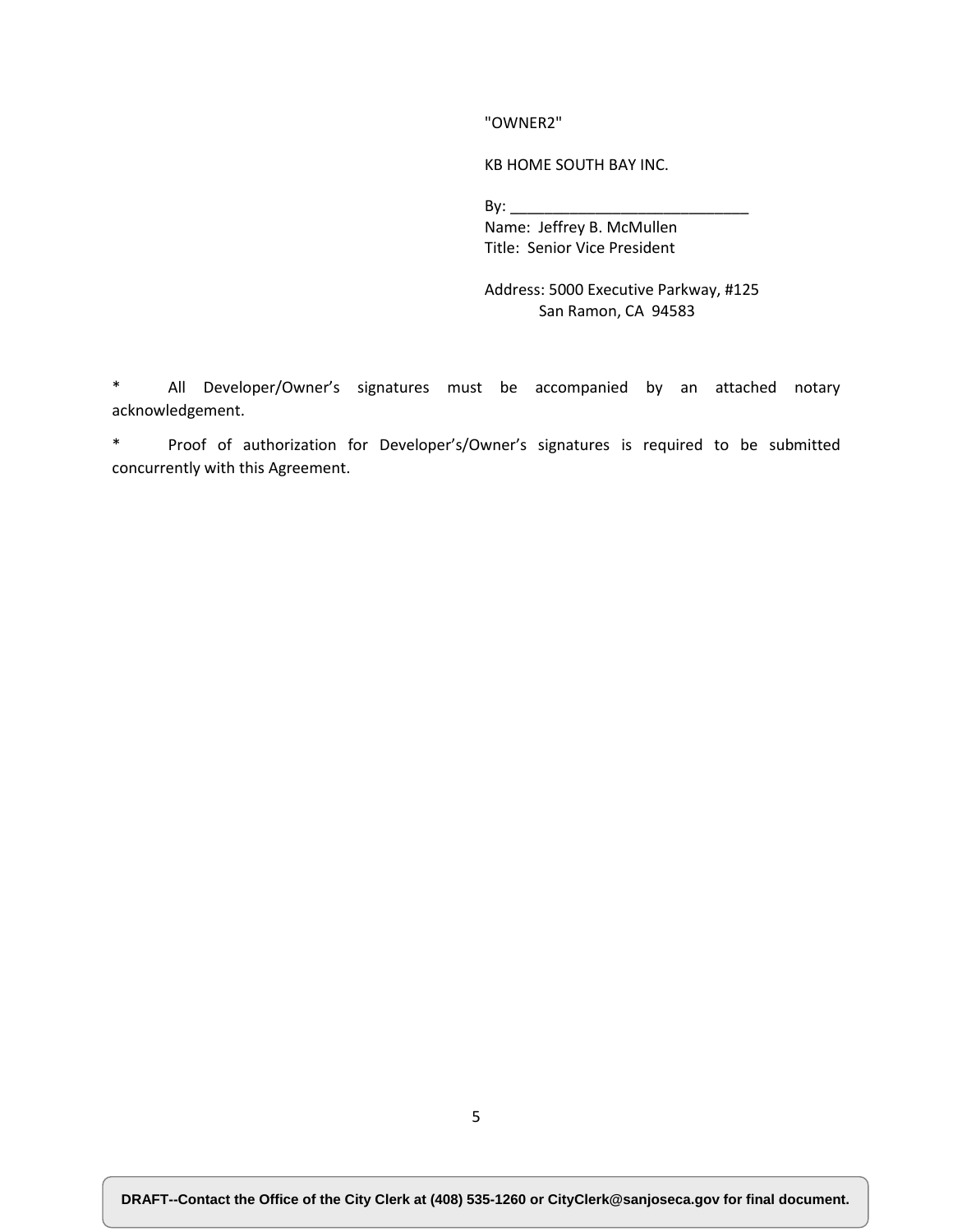# EXHIBIT A TO FIRST TURNKEY AMENDMENT

Contribution Credit Accounting as of December 21, 2021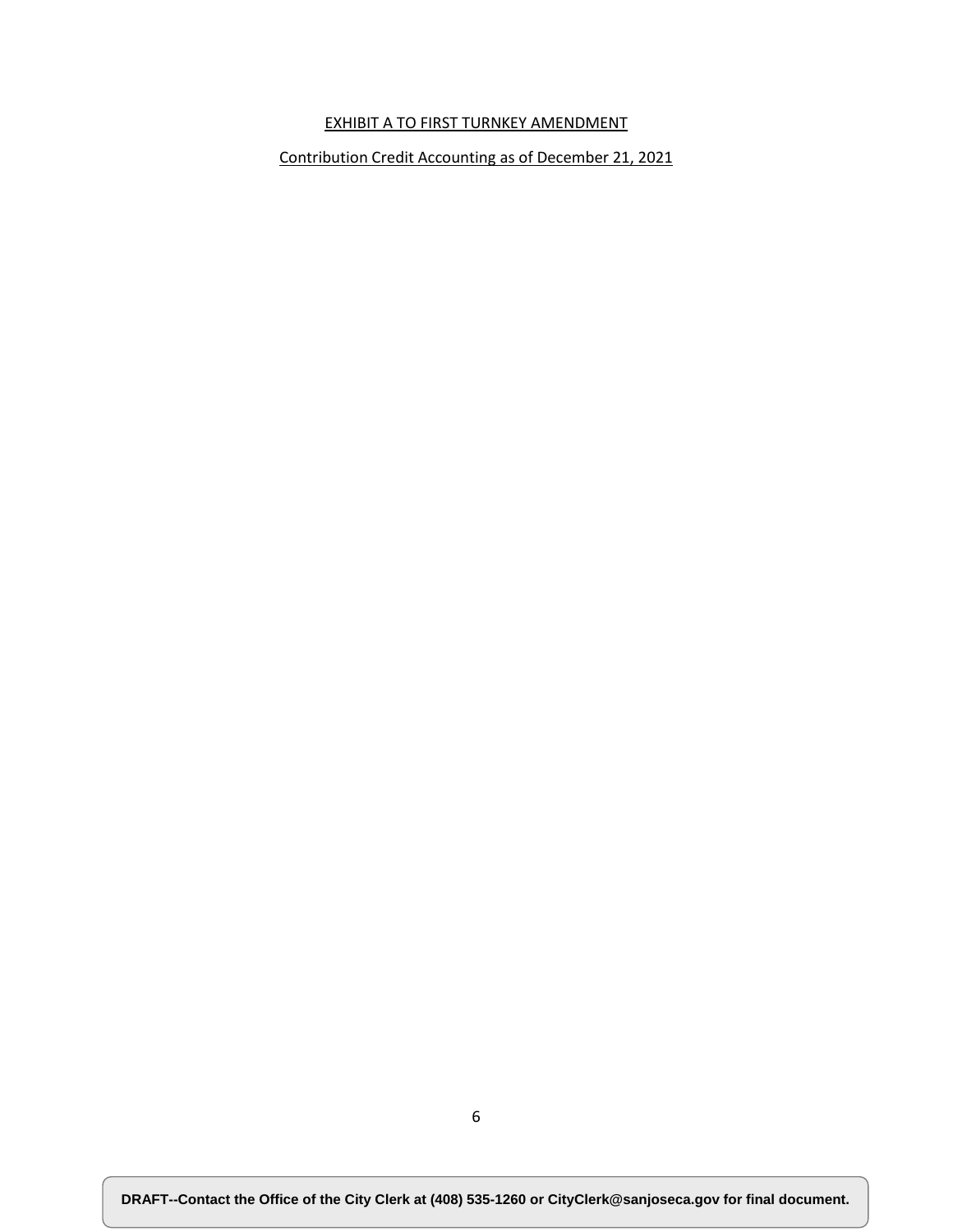# **Exhibit A**

Development Costs to Date for Turnkey Parkland and Excess Credit Agreement

| <b>Cost Type</b>       | <b>Description</b>                                                                               | <b>Debit</b> |            |    | Credit       |    | <b>Balance</b> |  |
|------------------------|--------------------------------------------------------------------------------------------------|--------------|------------|----|--------------|----|----------------|--|
| Developer Contribution |                                                                                                  |              |            |    |              |    |                |  |
|                        | Developer contribution of \$5M to support development of FMN Parks                               |              |            | \$ | 5,000,000.00 | \$ | 5,000,000.00   |  |
| <b>City Review</b>     |                                                                                                  |              |            |    |              |    |                |  |
|                        | Nov 2018 - Fees for parks tract 10264 per Interim PA - Tentative Map PT15-067; PT15-068          | Ŝ.           | 435,486.00 |    |              | \$ | 4,564,514.00   |  |
|                        | Nov 2018 - Fees for parks tract 10264 per Interim PA - Tentative Map PT15-067; PT15-068          |              | 264,514.00 |    |              | \$ | 4,300,000.00   |  |
| Site Fencing           |                                                                                                  |              |            |    |              |    |                |  |
|                        | Mercado Park fence replacement                                                                   |              | 1,000.00   |    |              | \$ | 4,299,000.00   |  |
|                        | Mercado park fencing cost 2022 to 2023                                                           |              | 6,000.00   |    |              |    | 4,293,000.00   |  |
|                        | Bruzzone Park fence repair                                                                       |              | 845.00     |    |              | S  | 4,292,155.00   |  |
|                        |                                                                                                  |              |            |    |              |    |                |  |
|                        | Bruzzone Park ongoing fencing cost February 2022 to August 2022 @ \$427 per month (Seven Months) |              | 2,989.00   |    |              | \$ | 4,289,166.00   |  |
| <b>HMH Design</b>      |                                                                                                  |              |            |    |              |    |                |  |
|                        | Design cost-to-date through 10/31/2020 (consulting, materials, site preperation/maintenance)     | Ś            | 165,401.68 |    |              | \$ | 4,123,764.32   |  |
|                        | Design cost-to-date 10/31/2020 through close of escrow                                           | Ś.           | 51,205.00  |    |              | \$ | 4,072,559.32   |  |
|                        |                                                                                                  |              |            |    |              |    |                |  |
| <b>Total</b>           |                                                                                                  | s            | 927,440.68 |    |              | Ŝ. | 4,072,559.32   |  |

DRAFT--Contact the Office of the City Clerk at (408) 535-1260 or CityClerk@sanjoseca.gov for final document.